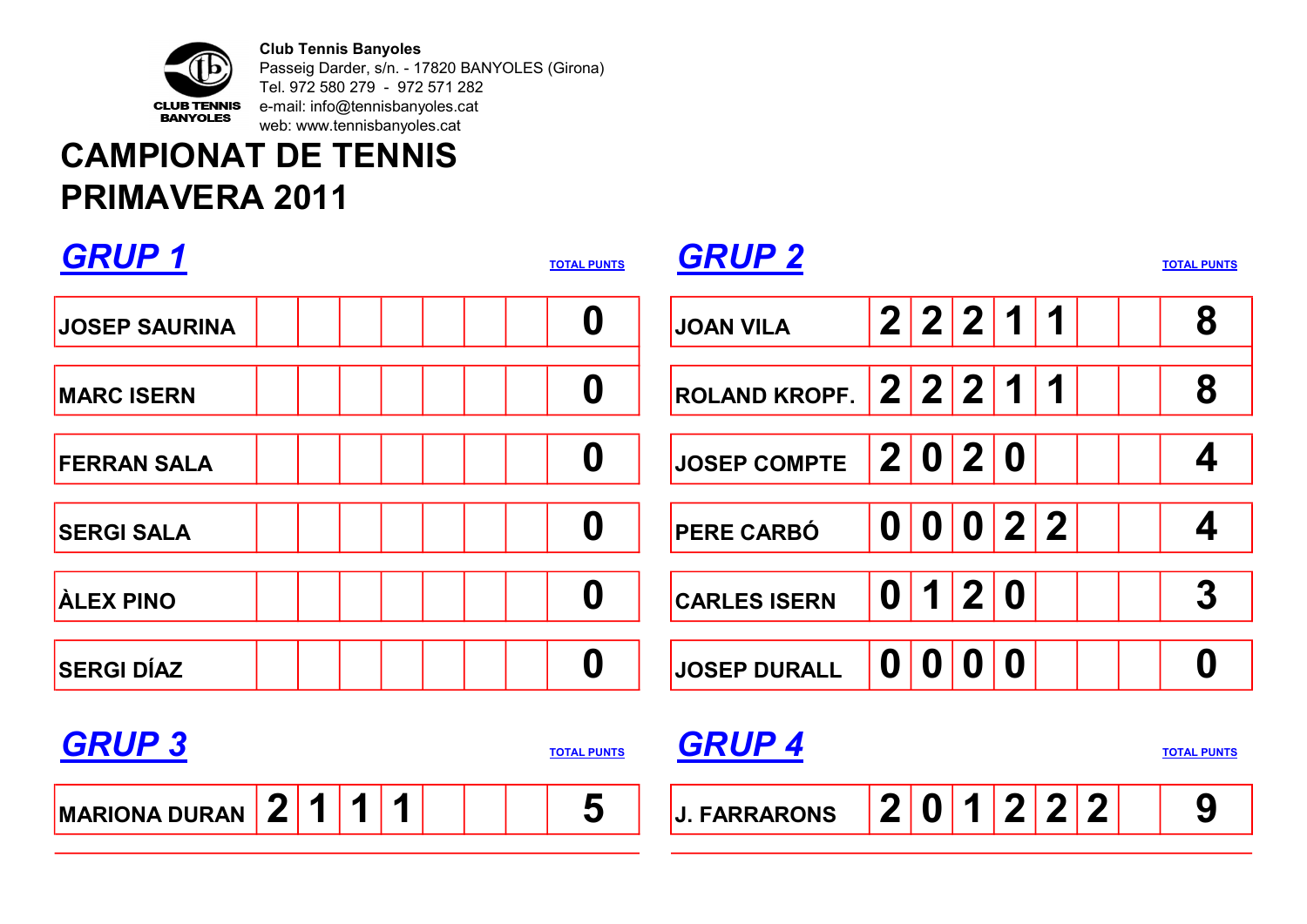

| <b>GRUP 5</b><br><b>TOTAL PUNTS</b> |                |                |                  |                         |  |  |  | <b>GRUP 6</b><br><b>TOTAL PUNTS</b> |                             |              |                  |                  |                                              |              |  |  |                  |
|-------------------------------------|----------------|----------------|------------------|-------------------------|--|--|--|-------------------------------------|-----------------------------|--------------|------------------|------------------|----------------------------------------------|--------------|--|--|------------------|
| <b>MARC ROVIRA</b>                  | $\mathbf{2}$   | 0              |                  | 2 2                     |  |  |  | 6                                   | CARLES PLANAS $2 2 2 2 2 2$ |              |                  |                  |                                              |              |  |  | $12$             |
| <b>SANTO RIVER</b>                  | 2 <sub>1</sub> |                | $\mathbf{2}$     | $\overline{\mathbf{r}}$ |  |  |  | 6                                   | <b>MOISÈS PLANA</b>         | $\mathbf{2}$ | $\overline{1}$   |                  | $\begin{array}{c c c c c} 0 & 2 \end{array}$ | $^{\prime}2$ |  |  | 8                |
| A. VILLASANTE                       | 2 <sub>1</sub> | 1 <sup>1</sup> | $\bf{0}$         |                         |  |  |  | 3                                   | $ F.JAVIER MARTIN$ $ 0 $    |              | $\mathbf{2}$     | 1                |                                              |              |  |  | 3                |
| <b>J. M. DANIEL</b>                 | 0              | 1              |                  |                         |  |  |  |                                     | <b>J. BUSQUETS</b>          | $\mathbf{2}$ | 1                | $\boldsymbol{0}$ |                                              |              |  |  | $\boldsymbol{3}$ |
| <b>MANUEL ROMÁN</b>                 | O              | 0              | $\boldsymbol{0}$ |                         |  |  |  | 0                                   | <b>PAU VILANOVA</b>         |              | $\boldsymbol{0}$ | 0                | $\mathbf{I}$                                 |              |  |  | 2                |